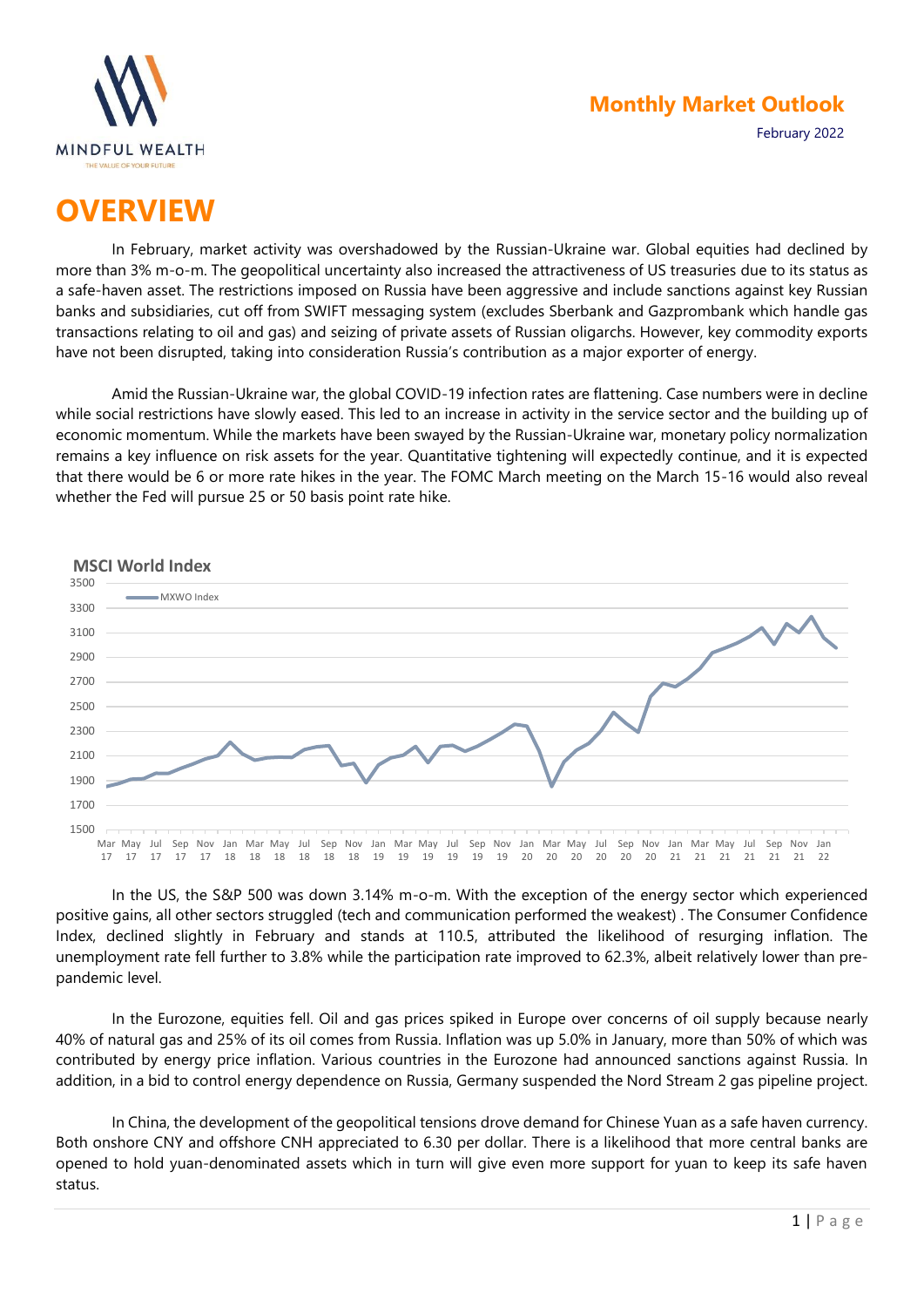

February 2022

In Japan, the stock market ended the month in red with a loss of 0.4%. However, the direct impact from the Russian-Ukraine war on Japan's economy seems to be limited. Russia is a relatively small trading partner for Japan which accounted for only about 1% of exports and 2% of imports.

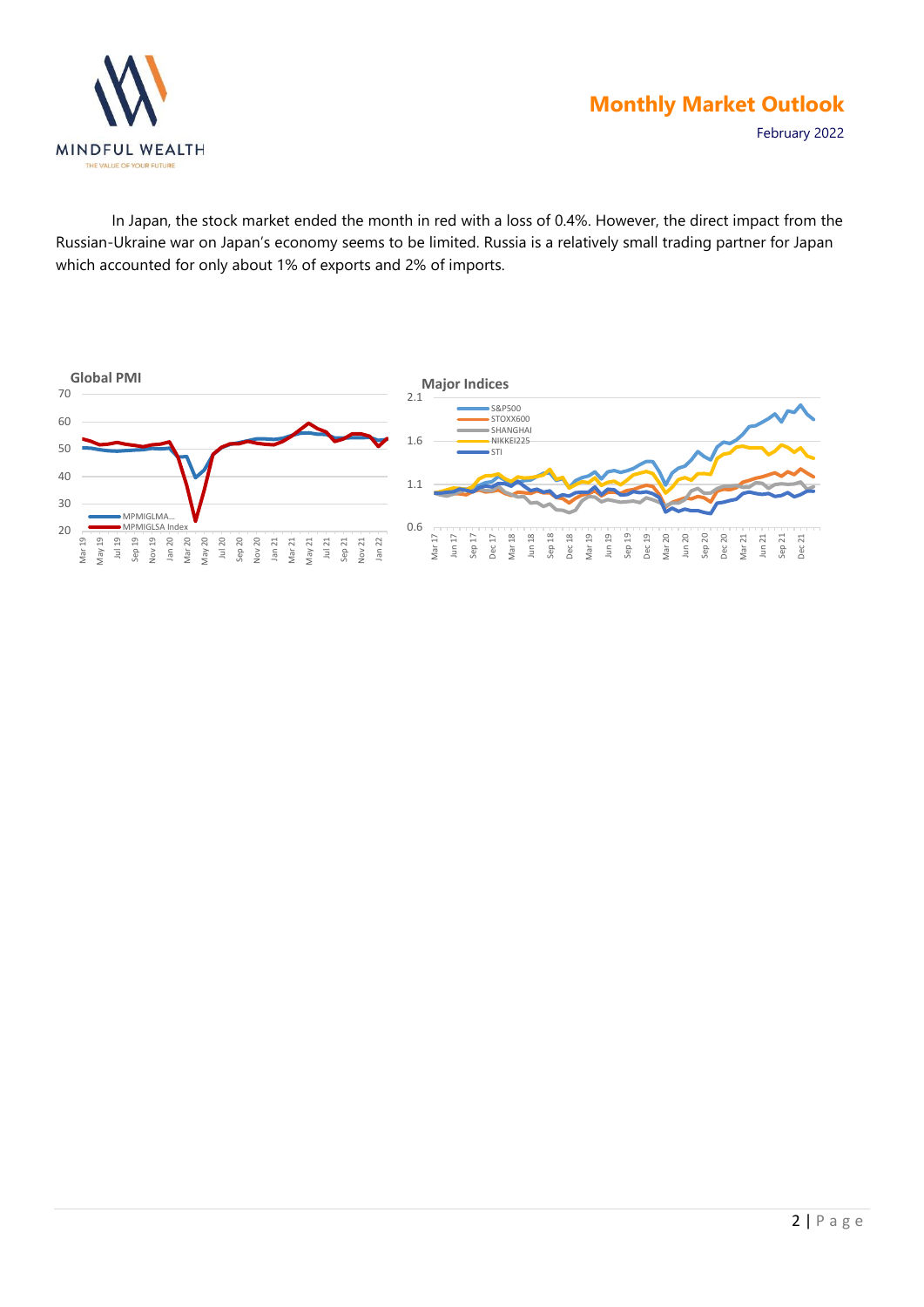

# **MARKET STATISTICS**

# **ECONOMY**

#### **Economy**

|                   | %1M     | %6M      | %1Y      | 3Υ |                   | %1M     | %6M      | %1Y      | 3Y                    |
|-------------------|---------|----------|----------|----|-------------------|---------|----------|----------|-----------------------|
| World MPMI        | 0.8%    | $-0.9%$  | $-0.7%$  |    | <b>EM MPMI</b>    | 1.8%    | 2.6%     | $-1.3%$  |                       |
| World SPMI        | 5.7%    | 2.1%     | 2.1%     |    | <b>EM SPMI</b>    | $-0.1%$ | 2.8%     | $-0.3%$  |                       |
|                   |         |          |          |    |                   |         |          |          |                       |
| US CPI            | 0.8%    | 4.1%     | 7.9%     |    | EU CPI            | 0.9%    | 3.8%     | 6.2%     |                       |
| US PPI            | 0.8%    | 4.6%     | 10.1%    |    | EU PPI            | 4.9%    | 20.3%    | 30.3%    |                       |
| <b>US UNEMP</b>   | $-5.0%$ | $-26.9%$ | $-38.7%$ |    | EU UNEMP          | $-1.6%$ | $-10.1%$ | $-17.3%$ |                       |
| US MPMI           | 1.7%    | $-1.8%$  | $-3.8%$  |    | EU MPMI           | $-1.0%$ | $-5.1%$  | 0.5%     |                       |
|                   |         |          |          |    | EU SPMI           | 8.6%    | $-5.9%$  | 21.4%    |                       |
|                   |         |          |          |    |                   |         |          |          |                       |
| <b>CHINA MPMI</b> | 2.6%    | 2.4%     | $-1.0%$  |    | <b>SWISS MPMI</b> | $-1.9%$ | $-6.6%$  | 1.0%     |                       |
| <b>CHINA SPMI</b> | $-2.3%$ | 7.5%     | $-2.5%$  |    | <b>SWISS SPMI</b> | 14.0%   | 6.8%     | 23.7%    | $\tilde{\phantom{a}}$ |
|                   |         |          |          |    |                   |         |          |          |                       |

# **KEY RATES**

#### **Sovereign Key Rates**

|                 | Feb    | $\Delta 1$ M | $\Delta$ 6M | $\Delta$ 1Y |                  | Feb       | $\Delta 1$ M | $\Delta$ 6M | $\Delta$ 1Y |
|-----------------|--------|--------------|-------------|-------------|------------------|-----------|--------------|-------------|-------------|
| <b>US 2Y</b>    | 1.4300 | 0.2500       | 0.9700      | 0.0800      | EU <sub>2Y</sub> | $-0.5400$ | 0.0000       | 0.1800      | $-0.0500$   |
| US 5Y           | 1.7200 | 0.1100       | 0.8300      | 0.0500      | EU <sub>5Y</sub> | $-0.1600$ | 0.0700       | 0.4500      | $-0.1100$   |
| <b>US 10Y</b>   | 1.8300 | 0.0500       | 0.4700      | $-0.1000$   | <b>EU 10Y</b>    | 0.1300    | 0.1200       | 0.3900      | $-0.1200$   |
| <b>US 30Y</b>   | 2.1600 | 0.0500       | 0.1800      | $-0.2200$   | <b>EU 30Y</b>    | 0.4100    | 0.1400       | 0.1800      | $-0.1000$   |
|                 |        |              |             |             |                  |           |              |             |             |
| <b>CHINA 2Y</b> | 2.2100 | 0.0900       | $-0.3400$   | $-0.3000$   | SWISS 2Y         | $-0.4400$ | 0.0100       | 0.3100      | 0.0200      |
| <b>CHINA 5Y</b> | 2.5000 | 0.1100       | $-0.2700$   | $-0.4000$   | SWISS 5Y         | $-0.0700$ | 0.0800       | 0.5000      | $-0.1100$   |
| CHINA 10Y       | 2.7900 | 0.0800       | $-0.1400$   | $-0.4300$   | SWISS 10Y        | 0.2300    | 0.1600       | 0.4200      | $-0.1200$   |
| CHINA 30Y       | 3.3500 | 0.0800       | $-0.1300$   | $-0.4100$   | SWISS 30Y        | 0.3000    | 0.2000       | 0.2100      | $-0.1300$   |

#### **3Y Sovereign Yield Curve**

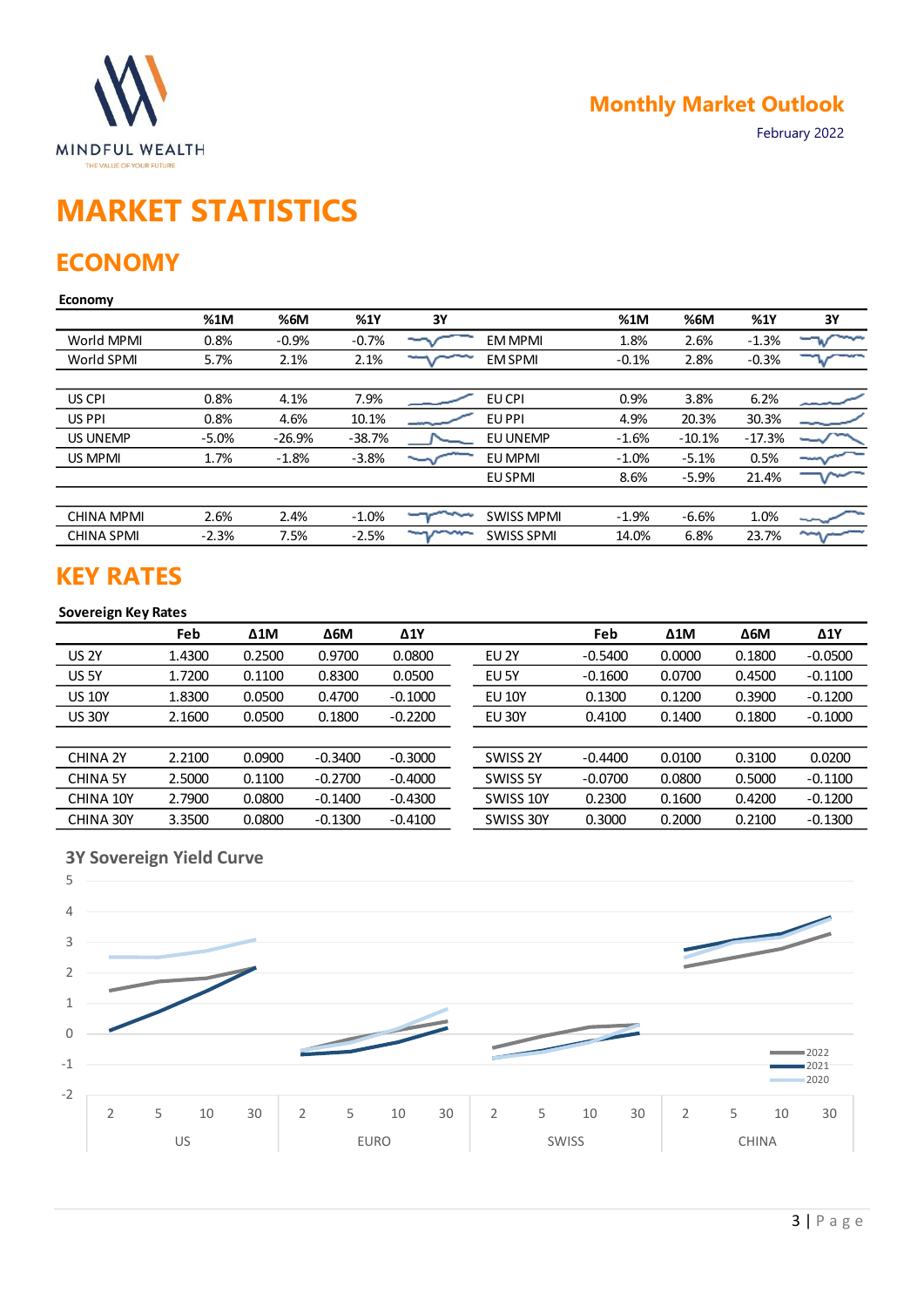

February 2022

# **EQUITIES**

| <b>Equities</b> | Feb      | <b>YTD</b> | 1Y        | 3Y Ann   | 5Y Ann | 3Y SD  | 3Y |
|-----------------|----------|------------|-----------|----------|--------|--------|----|
| <b>WORLD</b>    | $-2.65%$ | $-7.85%$   | 9.21%     | 12.60%   | 9.95%  | 16.15% |    |
| EM              | $-3.06%$ | $-4.93%$   | $-12.54%$ | 3.68%    | 4.09%  | 12.62% |    |
| <b>ASIA PAC</b> | $-1.29%$ | $-5.59%$   | $-11.74%$ | 4.74%    | 4.41%  | 11.97% |    |
| US              | $-3.14%$ | $-8.23%$   | 14.77%    | 16.25%   | 13.11% | 18.37% |    |
| <b>EUROPE</b>   | $-3.15%$ | $-6.28%$   | 12.91%    | 6.38%    | 3.28%  | 10.63% |    |
| <b>CHINA</b>    | $-3.70%$ | $-6.53%$   | $-31.73%$ | $-1.33%$ | 3.49%  | 14.21% |    |
| <b>SWISS</b>    | $-1.93%$ | $-7.61%$   | 13.86%    | 8.18%    | 6.69%  | 8.97%  |    |
|                 |          |            |           |          |        |        |    |

#### **Style**

-20% -15% -10% -5% 0% 5% 10% 15% 20% 25% 30%

|                       | Feb       | YTD       |              | Feb      | YTD       |
|-----------------------|-----------|-----------|--------------|----------|-----------|
| WORLD LARGE CAP       | $-2.98\%$ | -7.80%    | US LARGE CAP | $-3.14%$ | $-8.23%$  |
| WORLD SMALL CAP       | 0.13%     | -7.47%    | US SMALL CAP | 1.40%    | $-5.97\%$ |
| WORLD VALUE           | $-1.81%$  | $-3.14%$  | US VALUE     | 0.48%    | 2.37%     |
| WORLD GROWTH          | -3.56%    | $-12.55%$ | US GROWTH    | $-1.80%$ | $-14.94%$ |
| <b>WORLD MOMENTUM</b> | $-2.16%$  | -9.73%    | US MOMENTUM  | $-2.04%$ | -8.37%    |

#### **S&P500 SECTOR RETURNS**



#### **MSCI WORLD SECTOR RETURNS**

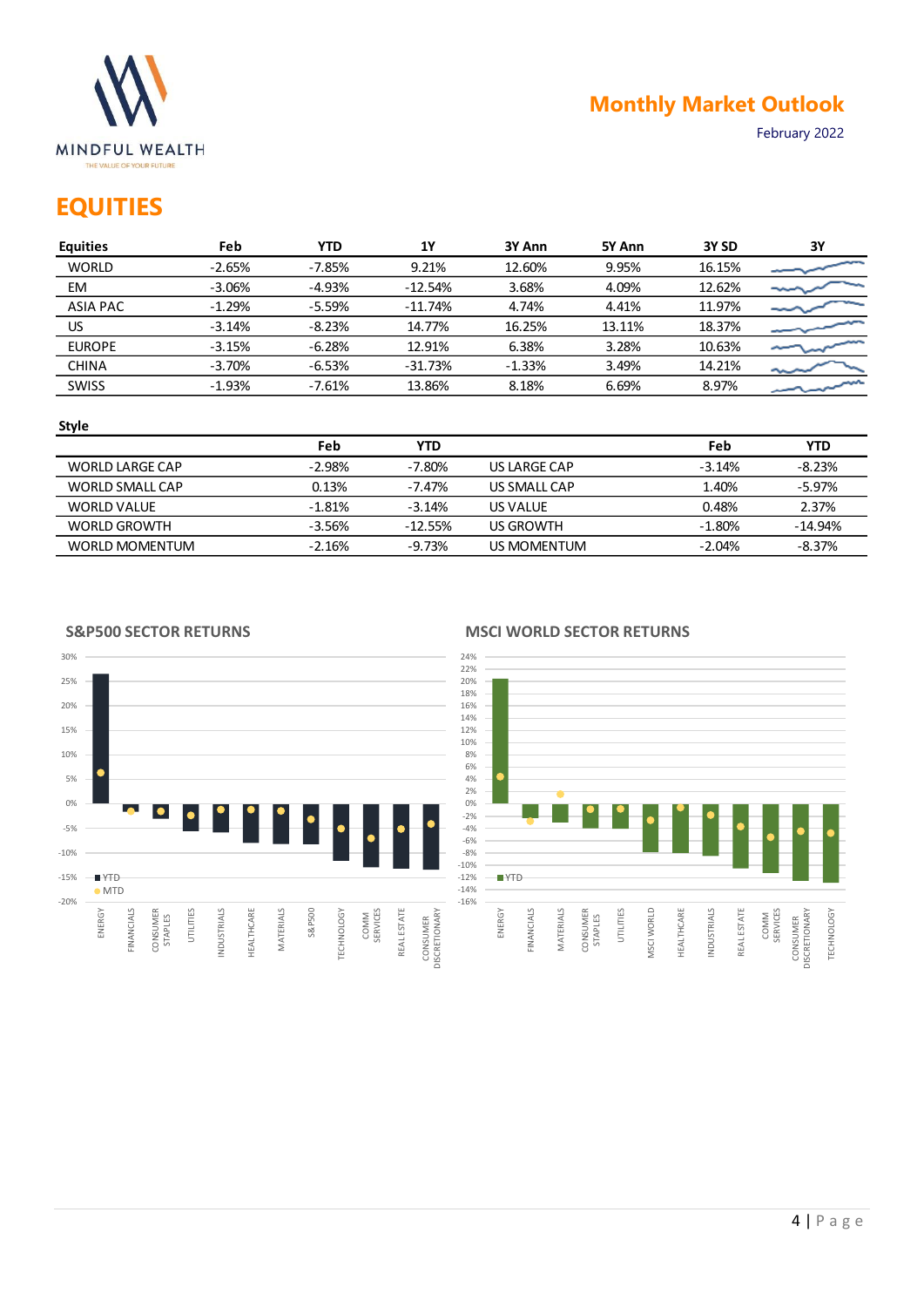

February 2022

# **FIXED INCOME**

| <b>Fixed Income</b> | Feb      | YTD      | 1Υ       | 3Y Ann   | 5Y Ann   | 3Y <sub>SD</sub> | <b>3Y CURVE</b> |
|---------------------|----------|----------|----------|----------|----------|------------------|-----------------|
| WORLD AGG           | $-1.19%$ | $-3.21%$ | $-5.32%$ | 2.15%    | 2.33%    | 3.75%            |                 |
| US AGG              | $-1.12%$ | $-3.25%$ | $-2.64%$ | 3.30%    | 2.72%    | 3.97%            |                 |
| EUROPE AGG          | $-2.31%$ | $-3.79%$ | $-3.61%$ | 0.98%    | 1.04%    | 2.12%            |                 |
| CHINA AGG           | 0.57%    | 1.67%    | 8.59%    | 6.42%    | 6.46%    | 7.34%            |                 |
| EM AGG              | $-4.54%$ | $-7.06%$ | $-6.48%$ | 1.92%    | 2.38%    | 4.59%            |                 |
| SWISS AGG           | $-2.08%$ | $-3.47%$ | $-3.68%$ | $-0.75%$ | $-0.33%$ | 1.52%            |                 |
|                     |          |          |          |          |          |                  |                 |

#### **OAS**

|              | Feb  | $\Delta 1$ M | $\Delta$ 6M | Δ1Y  | ΔЗΥ     |             | Feb  | Δ1M  | <b>Δ6Μ</b> | Δ1Y  | ΔЗΥ  |
|--------------|------|--------------|-------------|------|---------|-------------|------|------|------------|------|------|
| WORLD IG OAS | 1.33 | 0.25         | 0.43        | 0.40 | 0.06    | EM IG OAS   | 2.08 | 0.69 | 0.86       | 0.77 | 0.51 |
| WORLD HY OAS | 4.69 | 0.47         | 1.04        | 0.87 | 0.53    | EM HY OAS   | 6.92 | 0.81 | 1.50       | 1.73 | 2.08 |
|              |      |              |             |      |         |             |      |      |            |      |      |
| US IG OAS    | 1.22 | 0.16         | 0.35        | 0.32 | 0.01    | EURO IG OAS | 1.44 | 0.37 | 0.57       | 0.52 | 0.12 |
| US HY OAS    | 3.59 | 0.17         | 0.71        | 0.33 | $-0.20$ | EURO HY OAS | 4.32 | 0.78 | 1.38       | 1.14 | 0.32 |

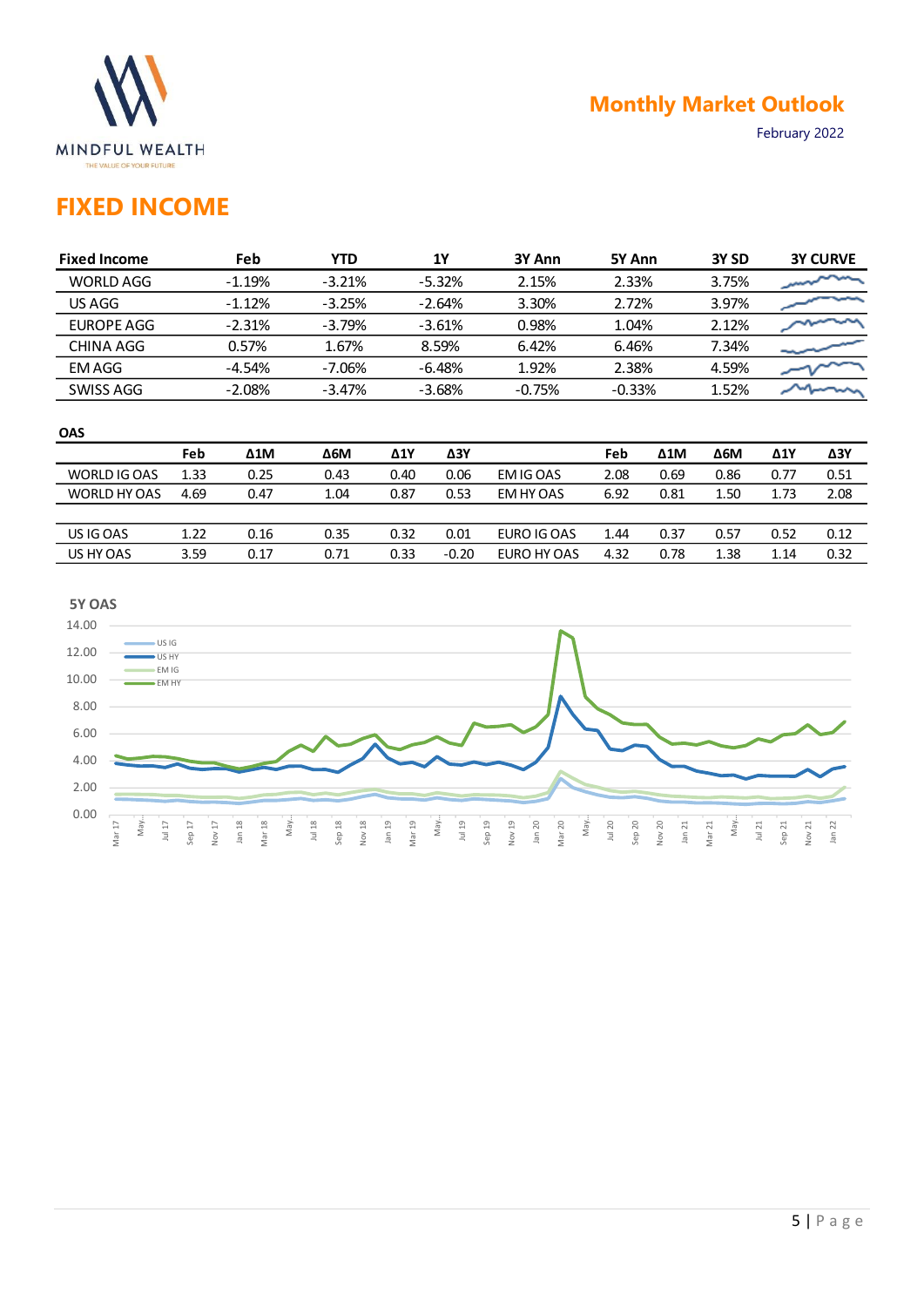

February 2022

### **FX & COMMODITIES**

| <b>Commodities</b>          | Feb      | <b>YTD</b>    | 1Y           | 3Y Ann           | 5Y Ann        | 3Y <sub>SD</sub> | 3Y Curve        |
|-----------------------------|----------|---------------|--------------|------------------|---------------|------------------|-----------------|
| <b>BBG Index</b>            | 6.23%    | 15.56%        | 34.43%       | 12.89%           | 7.21%         | 15.97%           |                 |
| <b>BBG</b> Energy           | 4.47%    | 27.44%        | 59.31%       | 2.53%            | 3.20%         | 24.37%           |                 |
| BBG Agri & Livestock        | 7.70%    | 13.50%        | 29.78%       | 16.01%           | 5.65%         | 18.30%           |                 |
| <b>BBG Soft</b>             | $-1.71%$ | 1.86%         | 34.08%       | 15.87%           | 1.84%         | 20.95%           |                 |
| <b>BBG Precious Metals</b>  | 6.51%    | 3.98%         | 4.97%        | 12.03%           | 6.72%         | 11.72%           |                 |
| <b>BBG Industrial Metal</b> | 6.37%    | 9.51%         | 29.58%       | 16.68%           | 11.45%        | 19.99%           |                 |
|                             | Feb      | <b>YTD</b>    | 1Y           | 3Y Ann           | S-Term        | M-Term           | <b>3Y CURVE</b> |
| <b>BBG Gold</b>             | 5.83%    | 3.84%         | 9.19%        | 11.41%           | 1875-2000     | 1850-1975        |                 |
| <b>BBG Brent Crude</b>      | 11.55%   | 28.07%        | 69.70%       | 16.98%           | 90-115        | 85-100           |                 |
|                             |          |               |              |                  |               |                  |                 |
| <b>Currencies</b>           | Feb      | <b>1MHIGH</b> | <b>1MLOW</b> | 1M <sub>SD</sub> | S-Term        | M-Term           | <b>1M CURVE</b> |
| EUR/USD                     | 1.1219   | 1.1466        | 1.1192       | 0.64%            | 1.08-1.13     | 1.10-1.15        |                 |
| USD/JPY                     | 115      | 116.01        | 114.46       | 0.31%            | 114-118       | 114-118          |                 |
| GBP/USD                     | 1.342    | 1.3616        | 1.338        | 0.39%            | 1.30-1.35     | 1.31-1.36        |                 |
| USD/CHF                     | 0.9168   | 0.9272        | 0.9159       | 0.33%            | $0.90 - 0.94$ | $0.90 - 0.94$    | $\mathbf{v}$    |
| USD/CNY                     | 6.3093   | 6.3666        | 6.3393       | 0.14%            | 6.30-6.37     | 6.32-6.39        |                 |
| USD/SGD                     | 1.3549   | 1.3554        | 1.3418       | 0.21%            | 1.34-1.38     | 1.34-1.38        |                 |

# **FX & COMMODITIES VIEW**

The Bloomberg Commodity (BCOM) index finished at 6%, hitting an all-time high. Gold climbed throughout the month and finished higher by 5.8%. Brent Crude jumped 11.6% while WTI was up by 8.7% as international sanctions against Russia were announced. Huge gains were seen in the wheat market owing to the influence that Russia has as the world's largest exporter. Similarly, corn prices surged by more than 15%.

The ruble is the focus of the FX market in February. The ruble dropped by more than 30% and the Moscow stock market was closed for trading in a bid to stem the further equity sell-off. In contrast, the USD remained very well supported amid the geopolitical tensions partly due to the hawkish Fed. The Canadian dollar is doing well after the Bank of Canada hiked rates by 25 basis points.

The EUR/USD continues to remain to be vulnerable and trades near the one-year low. The FX option market is displaying expectations of a break below 1.10 despite the ECB announcing that it will conduct net asset purchases under the Pandemic emergency purchase program (PEPP) at a slower pace than in the previous quarter and discontinue the PEPP at the end of March 2022. The GBP is building its strength on the back of a hawkish Bank of England over the conviction on BoE's tightening cycle. The Bank of Japan maintained its position of taking a dovish stance to continue quantitative easing and manage 10-years government bond yields within the 0 to 0.25% range. Japan is welcoming a weaker JPY and seems to be unconcerned over higher energy prices.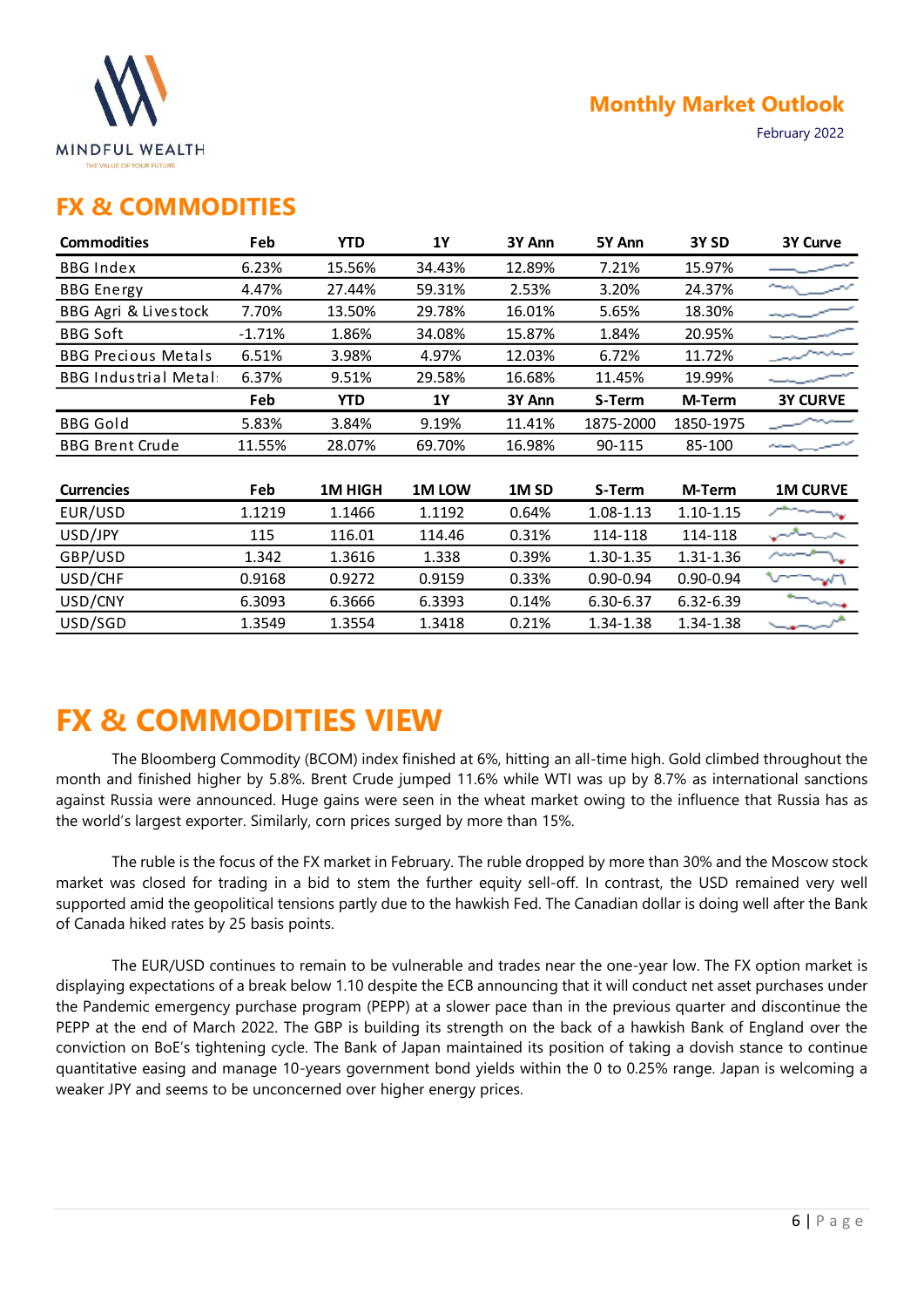

February 2022

# **THEME OF THE MONTH**

Russian-Ukraine War

The Russian-Ukraine war caused major selloffs in Russian equities and the Russian ruble. Technology, industrial and bank related shares have underperformed severely as a result. Conversely, commodity prices such as oil and coal climbed significantly.

The U.S. and major European countries implemented fresh sanctions and measures against the Russian economy. These sanctions are expected to drastically reduce the Russian GDP per capita over time. One of the more significant sanctions includes the ban on Russia's use of the SWIFT messaging system which effectively shuts Russia out of the global banking system. In addition, the Russia central bank will no longer have access to its foreign reserves stored in other central banks which hinders Russia to defend the ruble against other major currencies. The ruble plunged by around 30% by the month's end even after the central bank raised its benchmark short term lending rate to 20% and implemented capital controls to stop the decline.

The Moscow Exchange was closed for trading to limit the damage for Russian equities. However, before the stock shutdown, the IMOEX benchmark

index witnessed its worst weekly slump record. U.K. listed Russian stocks lost more than 90% of its value before it was suspended.

If more sanctions are imposed against Russia and commodities exports are disrupted, the Russian banking system might collapse. Another area of concern is on the possibility of Russia defaulting on its sovereign debt, especially on non-ruble denominated sovereign debt.

On the labour market, Russia's unemployment rate rose to 4.4% in January 2022 and will likely increase in the near term. The exit of many foreign businesses would add to this pressure. With the exodus of foreign business, the consumer choices will be limited putting more pressures on prices, and consumer confidence.

There is high uncertainty in the oil market where there is a risk for further upsides in prices due to the geopolitical tensions. If the sanctions were to target Russian energy exports, this will cause major supply disruptions and pushing prices even higher. The oil market supply will be in deficit.

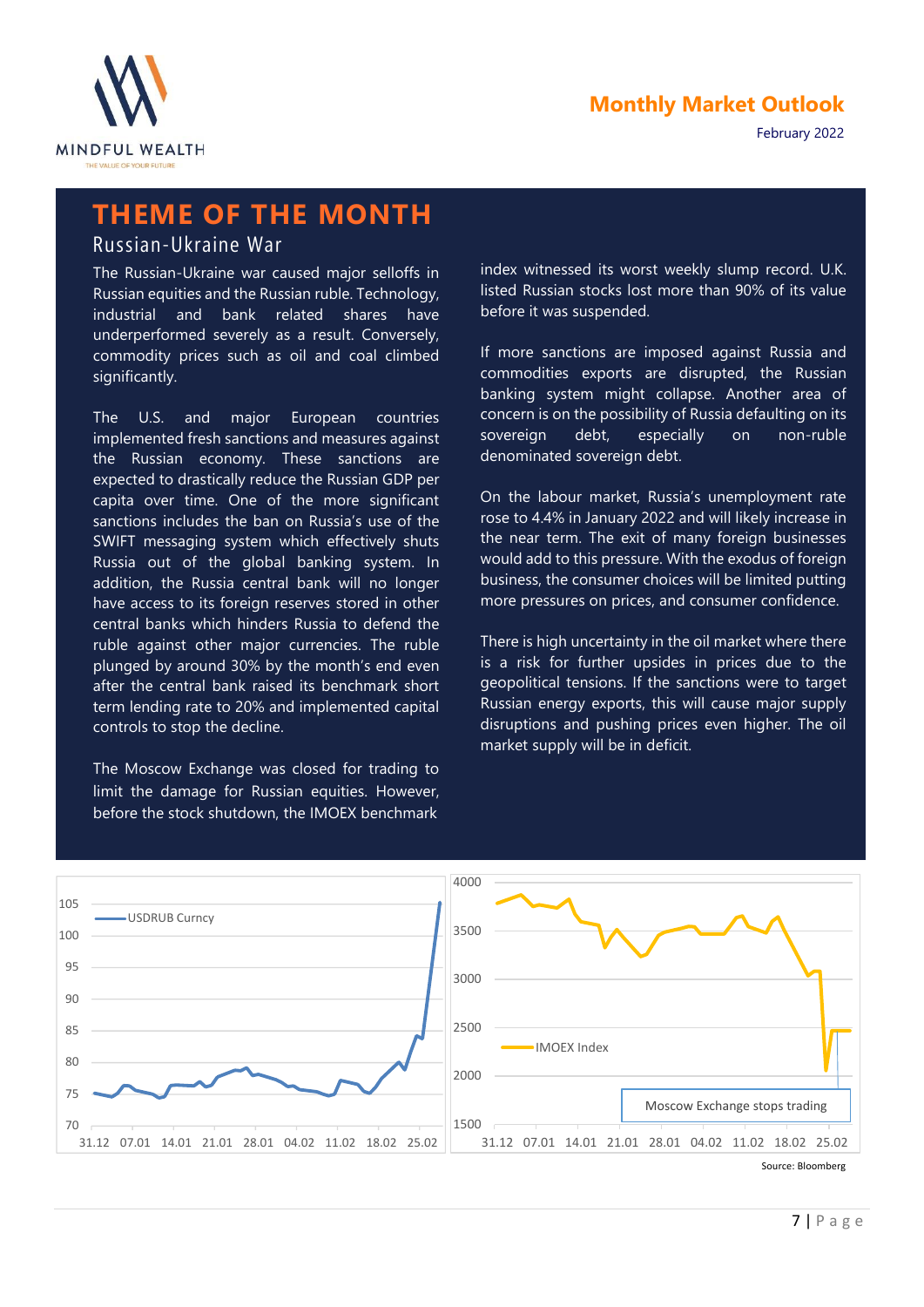

February 2022

| <b>Date</b> | <b>Country</b>        | <b>Event</b>                               | <b>Period</b> | Surv(M)     | <b>Actual</b>            | <b>Prior</b> | <b>Revised</b> |
|-------------|-----------------------|--------------------------------------------|---------------|-------------|--------------------------|--------------|----------------|
| 03/01       | Russia                | Markit Russia PMI Mfg                      | Feb           |             |                          | 51.8         |                |
| 03/01       | Italy                 | Markit Italy Manufacturing PMI             | Feb           | 58          | $\overline{\phantom{m}}$ | 58.3         | --             |
| 03/01       | Canada                | Quarterly GDP Annualized                   | 4Q            | 6.5%        | $\overline{\phantom{m}}$ | 5.4%         | 5.5%           |
| 03/01       | Canada                | <b>GDP MoM</b>                             | Dec           | 0.0%        | $\overline{\phantom{m}}$ | 0.6%         |                |
| 03/01       | Canada                | Markit Canada Manufacturing PMI            | Feb           |             | $\overline{\phantom{m}}$ | 56.2         | --             |
| 03/01       | <b>United States</b>  | <b>ISM Manufacturing</b>                   | Feb           | 58          | $-$                      | 57.6         | $- -$          |
| 03/02       | Japan                 | <b>Capital Spending YoY</b>                | 4Q            | 2.9%        | $\overline{\phantom{m}}$ | 1.2%         | --             |
| 03/02       | United Kingdom        | Nationwide House PX MoM                    | Feb           | 0.6%        | $\overline{\phantom{m}}$ | 0.8%         | $-$            |
| 03/02       | United Kingdom        | Nationwide House Px NSA YoY                | Feb           | 10.8%       | $\overline{\phantom{m}}$ | 11.2%        | $- -$          |
| 03/02       | Greece                | Unemployment Change (000's)                | Feb           | $-22.5k$    | $\overline{\phantom{m}}$ | $-48.0k$     | --             |
| 03/02       | <b>United States</b>  | ADP Employment Change                      | Feb           | 375k        | $\overline{\phantom{a}}$ | $-301k$      | 509k           |
| 03/02       | Canada                | Bank of Canada Rate Decision               | Mar 2         | 0.50%       | $-$                      | 0.25%        |                |
| 03/03       | Russia                | <b>Retail Sales Real YoY</b>               | Jan           | 3.9%        | $\overline{\phantom{m}}$ | 5.4%         | --             |
| 03/03       | Russia                | <b>Unemployment Rate</b>                   | Jan           | 4.2%        | $\overline{\phantom{m}}$ | 4.3%         |                |
| 03/03       | <b>United States</b>  | <b>Initial Jobless Claims</b>              | Feb 26        | 225k        | $\overline{\phantom{m}}$ | 232k         | 233k           |
| 03/03       | <b>United States</b>  | <b>Factory Orders</b>                      | Jan           | 0.7%        | $\overline{\phantom{m}}$ | $-0.4%$      | 0.7%           |
| 03/04       | Japan                 | Jobless Rate                               | Jan           | 2.7%        | $\overline{\phantom{a}}$ | 2.7%         |                |
| 03/04       | France                | <b>Industrial Production MoM</b>           | Jan           | 0.5%        | $\overline{\phantom{a}}$ | $-0.2%$      | $-0.1%$        |
| 03/04       | France                | <b>Industrial Production YoY</b>           | Jan           | $-3.2%$     | $\overline{\phantom{a}}$ | $-0.5%$      | 0.0%           |
| 03/04       | <b>United States</b>  | Change in Nonfarm Payrolls                 | Feb           | 423k        | $\overline{\phantom{m}}$ | 467k         | 481k           |
| 03/04       | <b>United States</b>  | <b>Unemployment Rate</b>                   | Feb           | 3.9%        | --                       | 4.0%         |                |
| 03/07       | Greece                | Factory Orders MoM                         | Jan           | 1.0%        | $\overline{\phantom{m}}$ | 2.8%         | 3.0%           |
| 03/08       | Greece                | Industrial Production SA MoM               | Jan           | 0.5%        | $\overline{\phantom{a}}$ | $-0.3%$      | 1.1%           |
| 03/08       | <b>United States</b>  | <b>Trade Balance</b>                       | Jan           | $-$ \$87.3b | $\overline{\phantom{a}}$ | $-580.7b$    | $-582.0b$      |
| 03/09       | Italy                 | <b>Industrial Production MoM</b>           | Jan           | $-0.5%$     | $\overline{\phantom{a}}$ | $-1.0%$      | $-1.1%$        |
| 03/10       | Russia                | <b>CPI YoY</b>                             | Feb           | 9.20%       | $\overline{\phantom{a}}$ | 8.73%        |                |
| 03/10       | Japan                 | PPI YoY                                    | Feb           | 8.6%        | --                       | 8.6%         | 8.9%           |
| 03/10       | Eurozone              | <b>ECB Main Refinancing Rate</b>           | <b>Mar 10</b> | 0.000%      | $\overline{\phantom{a}}$ | 0.000%       |                |
| 03/10       | Eurozone              | <b>ECB Deposit Facility Rate</b>           | <b>Mar 10</b> | $-0.500%$   | $\overline{\phantom{a}}$ | $-0.500%$    | --             |
| 03/10       | <b>United States</b>  | CPI MoM                                    | Feb           | 0.8%        | $\overline{\phantom{m}}$ | 0.6%         |                |
| 03/10       | <b>United States</b>  | <b>Initial Jobless Claims</b>              | Mar 5         | 217k        | $- -$                    | 215k         | 216k           |
| 03/11       | United Kingdom        | Industrial Production MoM                  | Jan           | 0.1%        | $\overline{\phantom{a}}$ | 0.3%         | --             |
| 03/11       | United Kingdom        | Manufacturing Production MoM               | Jan           | 0.2%        | $\overline{\phantom{m}}$ | 0.2%         |                |
| 03/11       | Canada                | Net Change in Employment                   | Feb           | 127.5k      | $\overline{\phantom{a}}$ | $-200.1k$    | --             |
| 03/11       | Canada                | <b>Unemployment Rate</b>                   | Feb           | 6.2%        | $\overline{\phantom{a}}$ | 6.5%         |                |
| 03/15       | <b>United Kingdom</b> | Jobless Claims Change                      | Feb           |             | $\overline{\phantom{a}}$ | $-31.9k$     | $-67.3k$       |
| 03/15       |                       | United Kingdom ILO Unemployment Rate 3Mths | Jan           | 4.0%        | --                       | 4.1%         |                |
| 03/15       | Greece                | <b>ZEW Survey Expectations</b>             | Mar           | 5           | $\overline{\phantom{m}}$ | 54.3         | --             |
| 03/15       | Greece                | <b>ZEW Survey Current Situation</b>        | Mar           | $-22.5$     | --                       | $-8.1$       |                |
| 03/15       | <b>United States</b>  | <b>Empire Manufacturing</b>                | Mar           | 6.4         | $\overline{\phantom{a}}$ | 3.1          | --             |
| 03/15       | <b>United States</b>  | PPI Final Demand MoM                       | Feb           | 0.9%        | $\overline{\phantom{a}}$ | 1.0%         | 1.2%           |
| 03/16       | Japan                 | Industrial Production MoM                  | Jan F         |             | $\overline{\phantom{a}}$ | $-1.3%$      |                |
| 03/16       | Italy                 | CPI EU Harmonized YoY                      | Feb F         | 6.2%        | $\overline{\phantom{m}}$ | 6.2%         | --             |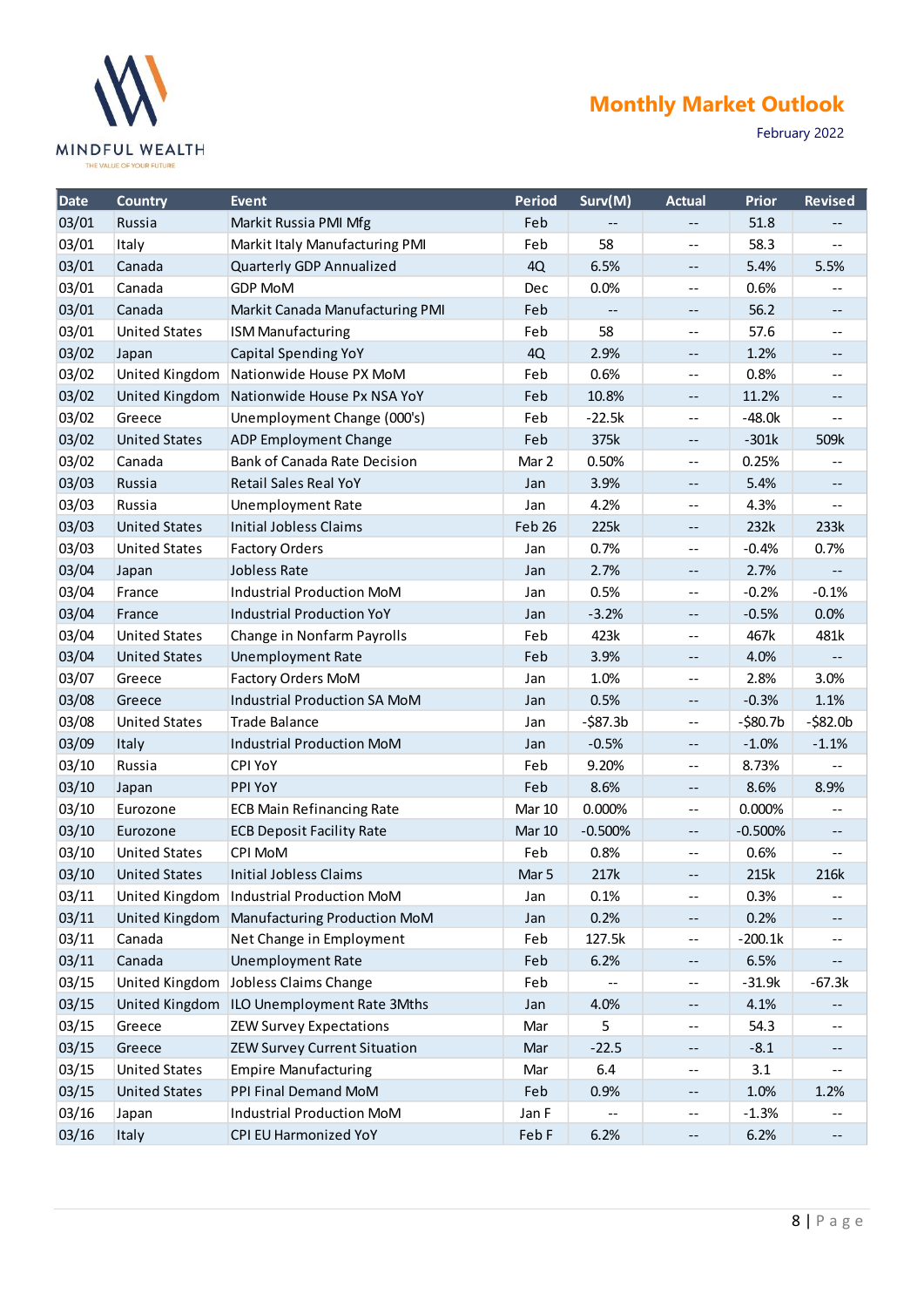

February 2022

| <b>Date</b> | <b>Country</b>              | <b>Event</b>                     | <b>Period</b> | Surv(M)                  | <b>Actual</b> | Prior    | <b>Revised</b>             |
|-------------|-----------------------------|----------------------------------|---------------|--------------------------|---------------|----------|----------------------------|
| 03/16       | <b>United States</b>        | Retail Sales Advance MoM         | Feb           | 0.4%                     | --            | 3.8%     | --                         |
| 03/16       | Canada                      | CPI NSA MoM                      | Feb           | 0.9%                     | --            | 0.9%     | --                         |
| 03/16       | Canada                      | <b>CPI YoY</b>                   | Feb           | 5.5%                     | --            | 5.1%     | --                         |
| 03/17       | <b>United States</b>        | FOMC Rate Decision (Upper Bound) | <b>Mar 16</b> | 0.50%                    | --            | 0.25%    | --                         |
| 03/17       | Japan                       | Core Machine Orders MoM          | Jan           | $-2.0%$                  | --            | 3.6%     | --                         |
| 03/17       | Eurozone                    | <b>CPI YoY</b>                   | Feb F         | 5.8%                     | --            | 5.1%     | $-$                        |
| 03/17       | United Kingdom              | <b>Bank of England Bank Rate</b> | Mar 17        | 0.750%                   | --            | 0.500%   | --                         |
| 03/17       | <b>United States</b>        | Initial Jobless Claims           | Mar 12        | 220k                     | $- -$         | 227k     | --                         |
| 03/17       | <b>United States</b>        | <b>Industrial Production MoM</b> | Feb           | 0.5%                     | --            | 1.4%     | --                         |
| 03/18       | Japan                       | Natl CPI YoY                     | Feb           | 0.9%                     | --            | 0.5%     | --                         |
| 03/18       | Japan                       | Tertiary Industry Index MoM      | Jan           | $-1.0%$                  | --            | 0.4%     | --                         |
| 03/18       | Russia                      | Key Rate                         | Mar 18        | 20.00%                   | --            | 20.00%   | --                         |
| 03/18       | <b>United States</b>        | Leading Index                    | Feb           | 0.3%                     | --            | $-0.3%$  | --                         |
| 03/23       | United Kingdom              | CPI MoM                          | Feb           | $-$                      | --            | $-0.1%$  | --                         |
| 03/23       | United Kingdom CPI Core YoY |                                  | Feb           | $\overline{\phantom{m}}$ | --            | 4.4%     | --                         |
| 03/23       | <b>United States</b>        | <b>MBA Mortgage Applications</b> | Mar 18        | $-$                      | $-$           |          | --                         |
| 03/23       | <b>United States</b>        | <b>New Home Sales</b>            | Feb           | 819k                     | --            | 801k     | --                         |
| 03/24       | Russia                      | <b>Industrial Production YoY</b> | Feb           | $\overline{\phantom{a}}$ | $-$           | 8.6%     | --                         |
| 03/24       | <b>United States</b>        | <b>Initial Jobless Claims</b>    | <b>Mar 19</b> | --                       |               |          | --                         |
| 03/25       | Japan                       | Tokyo CPI Ex-Fresh Food YoY      | Mar           | $-$                      | $-$           | 0.5%     | --                         |
| 03/25       | Greece                      | <b>IFO Business Climate</b>      | Mar           | $\overline{\phantom{m}}$ | --            | 98.9     | --                         |
| 03/25       | Greece                      | <b>IFO Expectations</b>          | Mar           | --                       | $-$           | 99.2     | --                         |
| 03/25       | Italy                       | Consumer Confidence Index        | Mar           | --                       | --            | 112.4    | --                         |
| 03/25       | Italy                       | Manufacturing Confidence         | Mar           | $-$                      | --            | 113.4    | --                         |
| 03/28       | United Kingdom              | Nationwide House PX MoM          | Mar           | --                       | --            | 1.7%     | --                         |
| 03/28       | United Kingdom              | Nationwide House Px NSA YoY      | Mar           | $\overline{\phantom{m}}$ | --            | 12.6%    | --                         |
| 03/29       | Japan                       | Jobless Rate                     | Feb           | $\overline{\phantom{a}}$ | --            | 2.8%     | --                         |
| 03/29       | <b>United States</b>        | Conf. Board Consumer Confidence  | Mar           | 105                      | $-$           | 110.5    | --                         |
| 03/30       | <b>United States</b>        | <b>ADP Employment Change</b>     | Mar           | --                       | --            | 475k     | --                         |
| 03/30       | <b>United States</b>        | <b>GDP Annualized QoQ</b>        | 4QT           | 7.1%                     | $-$           | 7.0%     | $\overline{\phantom{a}}$ . |
| 03/31       | Russia                      | <b>Retail Sales Real YoY</b>     | Feb           |                          | --            | 3.6%     | --                         |
| 03/31       | Russia                      | <b>Unemployment Rate</b>         | Feb           | --                       | --            | 4.4%     | $\qquad \qquad -$          |
| 03/31       | United Kingdom GDP QoQ      |                                  | 4QF           | --                       |               | 1.0%     | --                         |
| 03/31       | United Kingdom              | <b>GDP YoY</b>                   | 4QF           | --                       | --            | 6.5%     | --                         |
| 03/31       | Greece                      | Unemployment Change (000's)      | Mar           | $\overline{\phantom{a}}$ | --            | $-33.0k$ | --                         |
| 03/31       | Canada                      | <b>GDP MoM</b>                   | Jan           | --                       | --            | 0.0%     | --                         |
| 03/31       | <b>United States</b>        | Personal Income                  | Feb           | --                       | --            | 0.0%     |                            |
| 03/31       | <b>United States</b>        | <b>Personal Spending</b>         | Feb           | 0.8%                     | --            | 2.1%     | $\overline{\phantom{m}}$   |
| 03/31       | <b>United States</b>        | <b>Initial Jobless Claims</b>    | Mar 26        | --                       | --            |          | --                         |
| 03/31       | <b>United States</b>        | MNI Chicago PMI                  | Mar           | --                       | --            | 56.3     | --                         |